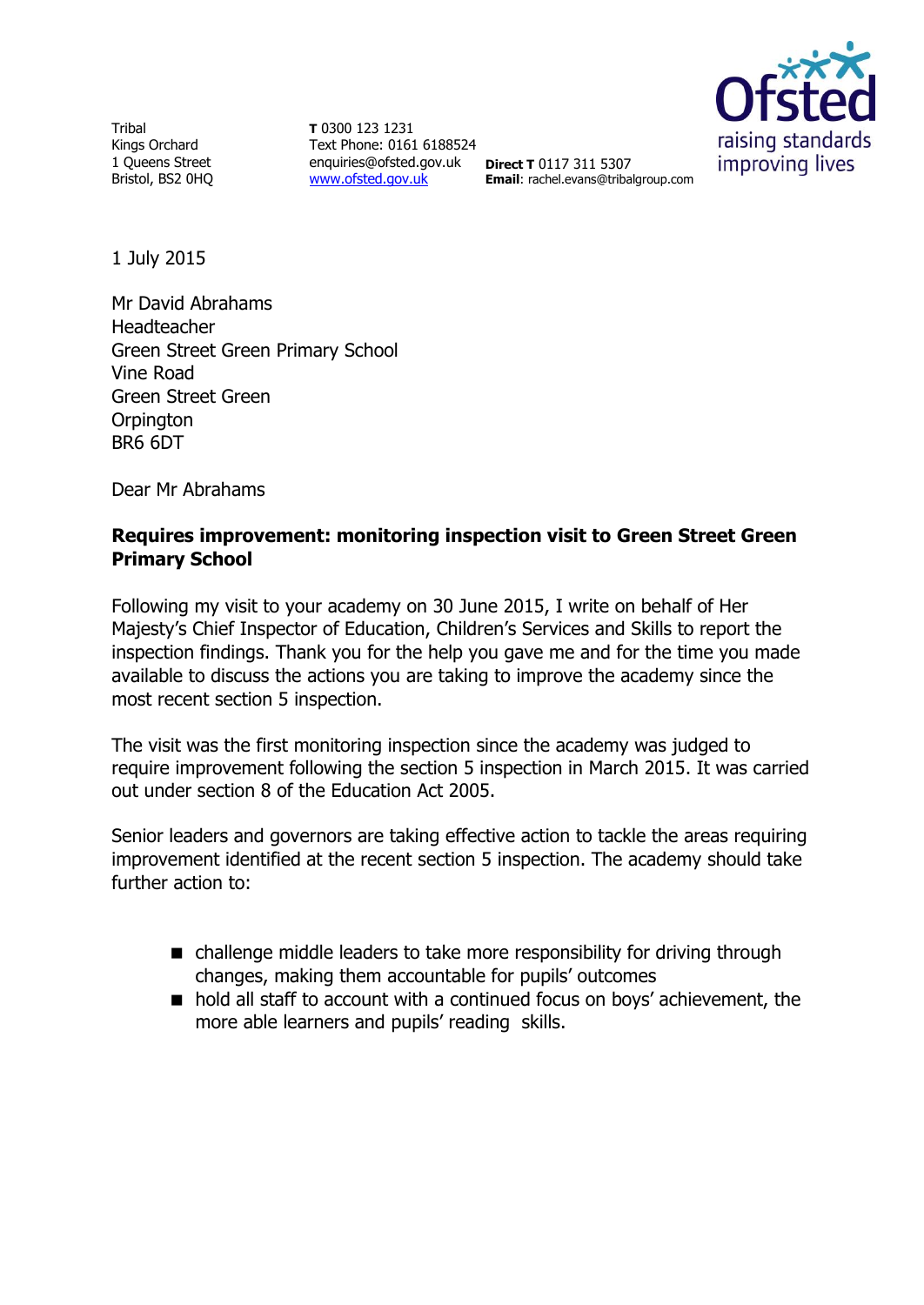

# **Evidence**

During the inspection, I met with you, other senior leaders, the Chair of the Governing Body and a representative from the local authority to review the actions taken since the last inspection. The post-Ofsted action plan, the external review of governance and the external review of pupil premium funding were also scrutinised. Other documents were taken into consideration; these included agendas and minutes of governing body meetings, monitoring information on pupils' progress and moderation reports. I spoke with pupils during visits to classes and the quality of their work was scrutinised. You and your deputy headteacher took me on a tour of the academy and we made short visits to classes in almost all the year groups, including early years.

# **Context**

Two teachers will be leaving at the end of the academic year. Senior leaders have not made any permanent appointments because of difficulties recruiting high quality applicants.

The academy works closely with two local schools, Warren Road Primary School, through the Warren Road Teaching School Alliance and Pickhurst Infants School, which is also a teaching school and led by a National Leader in Education.

## **Main findings**

You have responded quickly and effectively to the issues identified as a result of the recent section 5 inspection. With the support of your senior team, you have not delayed in introducing a series of planned improvements. You and your governors have created sufficient capacity for senior leaders to play a key role in making necessary changes. This has included leading improvements in literacy and mathematics.

Your post-Ofsted action plan is well-thought out and covers all the areas for improvement. There are detailed actions next to each priority with clear time-bound milestones. Members of staff who are responsible for each priority are named and you hold these senior leaders to account. You have shared the plan with governors, staff and parents.

Work has started to improve teaching and accelerate the progress of all pupils, especially boys. With the support of your senior leaders you have worked hard to raise teachers' expectations, particularly of boys and to improve the quality of boys' handwriting. Policies such as marking and presentation have been reviewed and you have started to carry out regular checks on teachers to see that these ideas are being used effectively in the classrooms. However, you recognise that there is a need for further consistency if good progress is to be sustained. Pupils understand the importance of responding to teachers' feedback but it is still too early to assess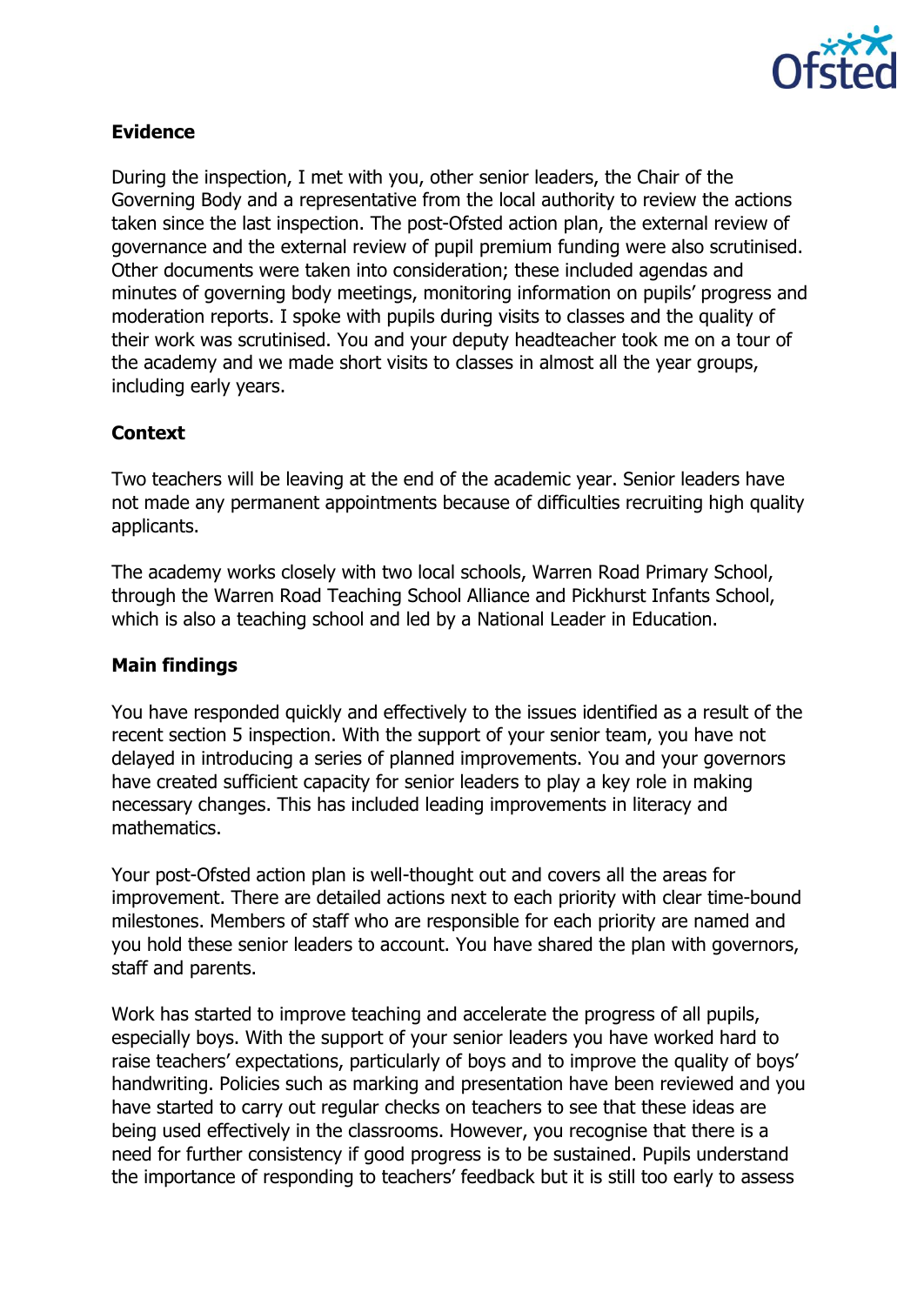

its full impact on learning. Where teachers' feedback and pupils' responses happen regularly, progress is seen to be most rapid.

You have carried out a review of the curriculum to engage and motivate boys. You have targeted resources to challenge pupils and provided opportunities for regular extended writing activities in each year group. A scrutiny of pupils' work shows tangible evidence that pupils are writing more at length, and they are using a range of writing techniques for different purposes. A writing scheme has been trialled by some of your teachers and will be implemented across the academy from September 2015. You and your senior leaders provide appropriate training for staff to prepare them for any planned changes. Pupils showed they were keen to learn and they articulated this enthusiasm very well. You have started to make changes to teaching as well as changing the topics so that boys are more enthusiastic and want to write their thoughts and ideas down more readily. The topics about 'pirates' and 'commotion in the ocean' have been particularly successful. As a direct result, boys' behaviour in classes has improved. Further work has yet to be done on challenging the more able pupils and planning work which meets their specific learning needs. Your ideas for more collaborative planning and opportunities for staff to observe excellent practitioners 'at work' have been designed to move this further forward.

You have reviewed the provision and resources in the Early Years Foundation Stage, for indoor and outdoor play and there has been a shift in how reading is taught from whole class teaching to groups.

Middle leaders must become more involved in driving through the changes. They have received some training to support them in their roles and are positive about the middle leadership programmes planned for next year. However, although performance management systems are embedded, there is more work to do in developing their monitoring and evaluation skills and holding these leaders to account.

Governors are clear about the priorities for the academy and are becoming more involved in working with you and your staff to improve outcomes. Since the external review of pupil premium funding, governors have challenged how funding supports disadvantaged pupils. They seek to provide good value for money and have a clear rationale to ensure the funding is allocated fairly. Governors are also ambitious in their drive to raise standards. They are aware of the school's strengths and weaknesses.

Since the external review of governance, governors are working hard to ask probing, challenging and searching questions of senior leaders. To assist them, they have included questions within the agendas of their committee meetings. However, they are aware that the quality of their discussions at meetings is not reflected in their minutes.